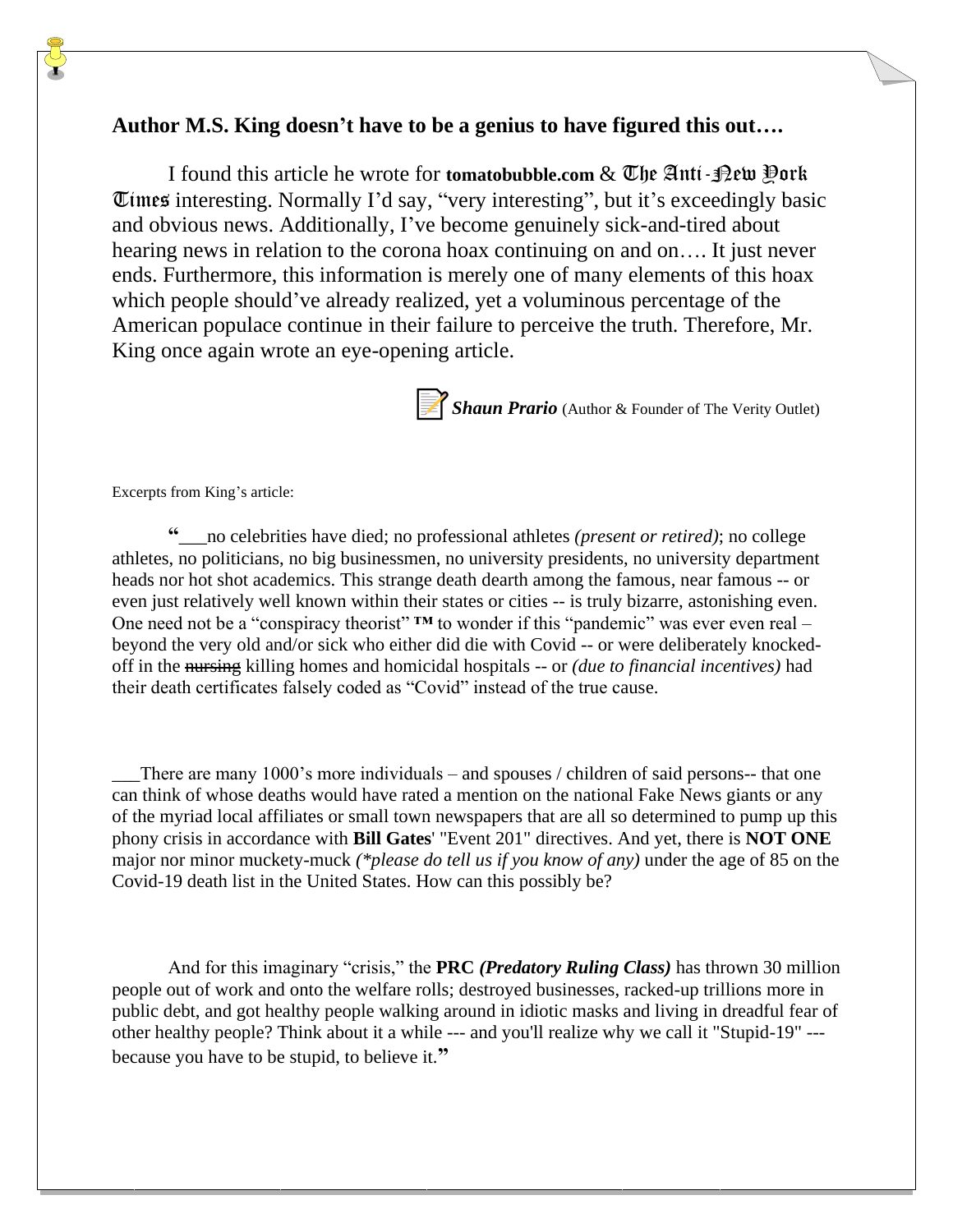### **King also printed this list:**

### **ATHLETICS**

*(\*Sports associated estimates include players, coaches, assistants, General Managers, cheerleaders, owners)* 

- Professional Football Personnel: 2,500
- Professional Baseball: 1,100
- Professional Basketball: 900
- Professional Hockey: 900
- Ex Professional Athletes under 60 (est.): 20,000
- College Football (NCAA / Division 1): 7,800
- College Basketball (NCAA / Division 1): 3,000
- Members of 2016 U.S. Olympic Team: 558
- Members of 2012 U.S. Olympic Team: 530
- Race Car Driving, Tennis, Golf, Boxing, Wrestling etc: 1000

**TOTAL: 37,730**

### **POLITICS**

- President, Cabinet, Spouses and Children: 100
- Ex-presidents, Cabinet, Spouses and Children: 500
- Top Tier of Executive Branch: 200
- U.S. Congressmen: 435
- Spouses / Children: (Est) 1,200
- U.S. Congressmen Staffs: 5,000
- Ex U.S. Congressmen: 400
- U.S. Senators: 100
- Spouses / Children: (Est) 400
- U.S. Senators Staff: 1,000
- Supreme Court Justices: 9
- SC Family Members: 40
- State Governors: 50
- Spouses / Children: (Est) 200
- State Gov. Department Heads: 500
- Ex-State Governors: 300
- State Legislators: 7,383
- State Senators, 1.972
- State Supreme Court Justices: 450 (est.)
- Mayors: 19,000
- Federal Judges: 800
- U.S. Ambassadors: 150

**TOTAL: 40,190**

**Continues….**